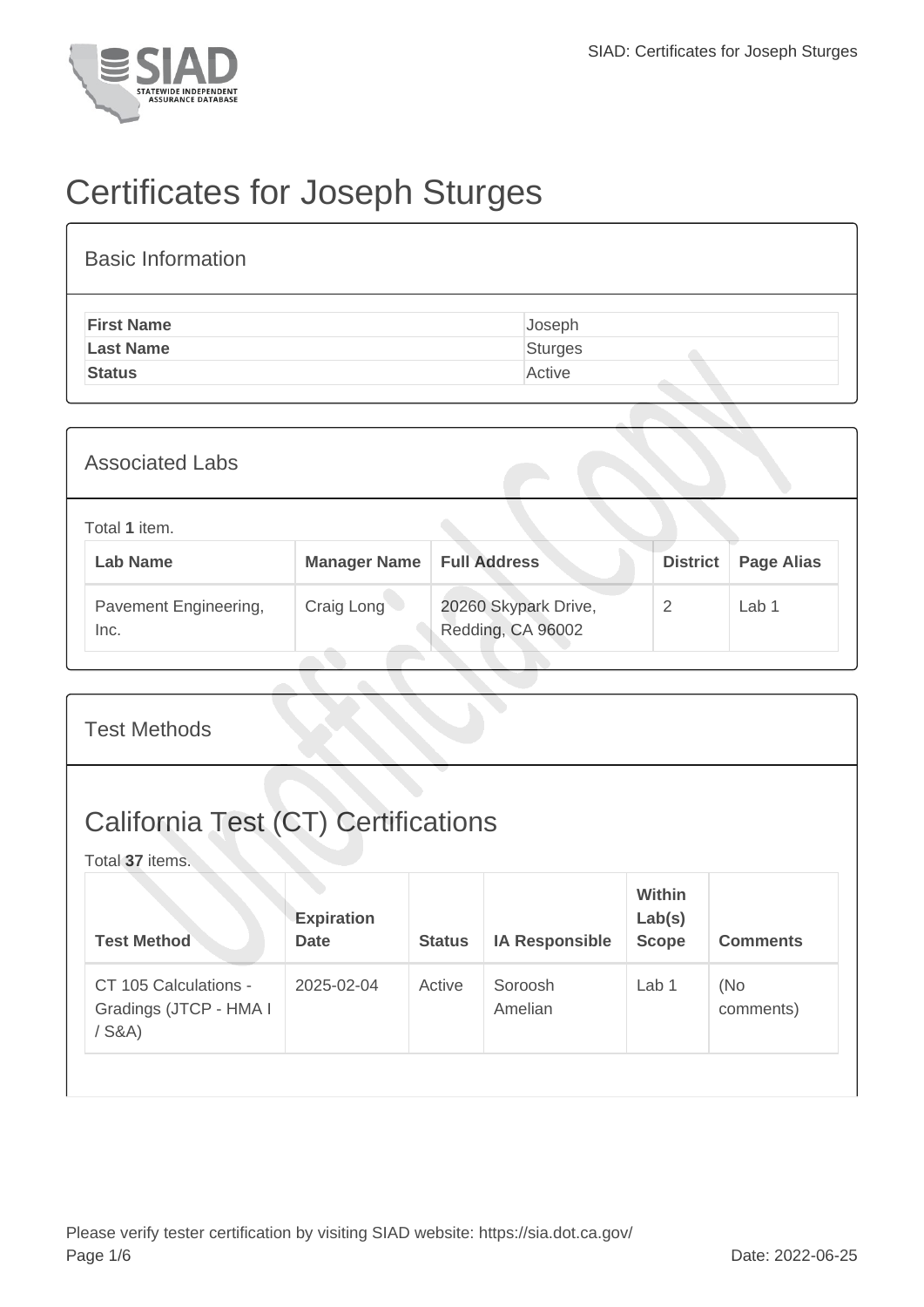

| <b>Test Method</b>                                                                  | <b>Expiration</b><br><b>Date</b> | <b>Status</b> | <b>IA Responsible</b>   | Within<br>Lab(s)<br><b>Scope</b> | <b>Comments</b>   |
|-------------------------------------------------------------------------------------|----------------------------------|---------------|-------------------------|----------------------------------|-------------------|
| CT 106 Definitions -<br>Specific Gravity (SpG)                                      | 2023-06-30                       | Active        | <b>Natalie Rivinius</b> | Lab <sub>1</sub>                 | (No)<br>comments) |
| CT 125 AGG Sampling -<br><b>AGGREGATES (JTCP -</b><br>HMA I / S&A)                  | 2025-02-04                       | Active        | Soroosh<br>Amelian      | Lab <sub>1</sub>                 | (No<br>comments)  |
| CT 125 BIT Sampling -<br><b>BITUMINOUS</b>                                          | 2023-12-15                       | Active        | <b>Husam Makhoul</b>    | Lab <sub>1</sub>                 | (No)<br>comments) |
| CT 125 CEM Sampling -<br><b>CEM</b>                                                 | 2023-12-15                       | Active        | <b>Husam Makhoul</b>    | Lab <sub>1</sub>                 | (No<br>comments)  |
| CT 125 GEN Sampling -<br><b>GENERAL</b>                                             | 2023-12-15                       | Active        | <b>Husam Makhoul</b>    | Lab <sub>1</sub>                 | (No)<br>comments) |
| CT 125 HMA Sampling -<br>HMA (JTCP - HMA I)                                         | 2018-06-20                       | Expired       | <b>Natalie Rivinius</b> | Lab <sub>1</sub>                 | (No<br>comments)  |
| CT 125 HMA Sampling -<br><b>HMA</b>                                                 | 2023-12-15                       | Active        | Husam Makhoul           | Lab <sub>1</sub>                 | (No<br>comments)  |
| CT 201 Sample<br>Preparation - Soil and<br>Aggregates (JTCP -<br><b>S&amp;A)</b>    | 2025-02-04                       | Active        | Soroosh<br>Amelian      | Lab <sub>1</sub>                 | (No<br>comments)  |
| CT 202 Sieve analysis -<br>Fine and Coarse<br>Aggregates (JTCP -<br><b>S&amp;A)</b> | 2025-02-04                       | Active        | Soroosh<br>Amelian      | Lab 1                            | (No<br>comments)  |
| CT 204 LL, PL, PI                                                                   | 2023-02-23                       | Active        | Loren Lee               | Lab 1                            | (No<br>comments)  |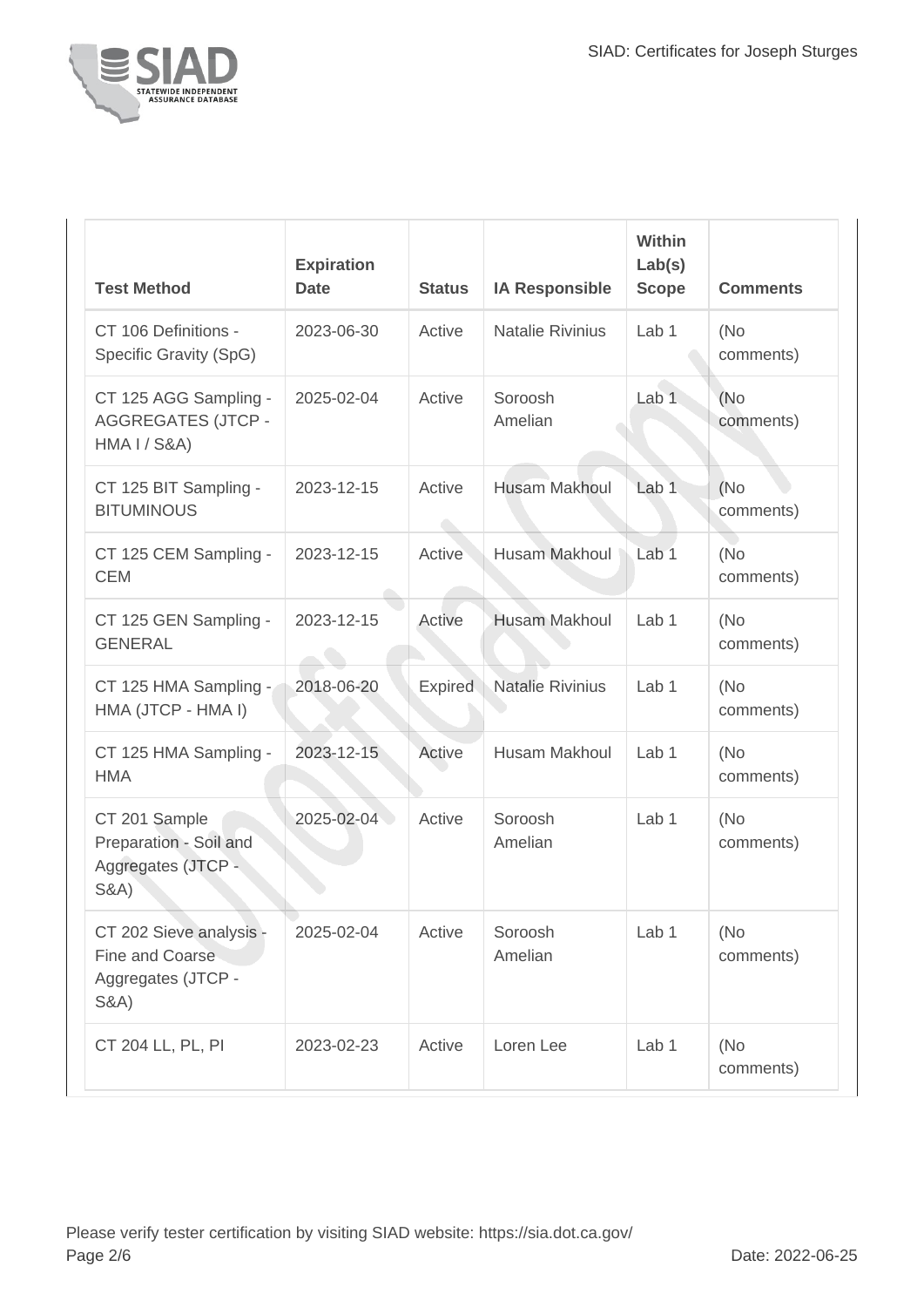

| <b>Test Method</b>                                                                 | <b>Expiration</b><br><b>Date</b> | <b>Status</b> | <b>IA Responsible</b> | Within<br>Lab(s)<br><b>Scope</b> | <b>Comments</b>   |
|------------------------------------------------------------------------------------|----------------------------------|---------------|-----------------------|----------------------------------|-------------------|
| CT 205 Percent Crushed<br>Particles (JTCP - S&A)                                   | 2025-02-04                       | Active        | Soroosh<br>Amelian    | Lab <sub>1</sub>                 | (No<br>comments)  |
| CT 206 SpG &<br>Absorption - Coarse<br>Aggregates                                  | 2024-03-30                       | Active        | Husam Makhoul         | Lab <sub>1</sub>                 | (No<br>comments)  |
| CT 207 SpG &<br>Absorption - Fine<br>Aggregates                                    | 2024-03-30                       | Active        | <b>Husam Makhoul</b>  | Lab <sub>1</sub>                 | (No)<br>comments) |
| CT 209 SpG for Soil                                                                | 2023-03-23                       | Active        | Loren Lee             | Lab <sub>1</sub>                 | (No<br>comments)  |
| CT 211 LA Rattler                                                                  | 2024-03-30                       | Active        | <b>Husam Makhoul</b>  | Lab 1                            | (No<br>comments)  |
| CT 216 Relative<br>Compaction - Soils and<br>Aggregates (JTCP -<br><b>S&amp;A)</b> | 2025-02-04                       | Active        | Soroosh<br>Amelian    | Lab <sub>1</sub>                 | (No<br>comments)  |
| CT 217 Sand Equivalent<br>$(JTCP - S&A)$                                           | 2025-02-04                       | Active        | Soroosh<br>Amelian    | Lab <sub>1</sub>                 | (No<br>comments)  |
| CT 226 Moisture<br>Content - Soils and<br>Aggregates (JTCP -<br><b>S&amp;A</b> )   | 2025-02-04                       | Active        | Soroosh<br>Amelian    | Lab <sub>1</sub>                 | (No<br>comments)  |
| CT 227 Cleanness<br>Value (JTCP - S&A)                                             | 2025-02-04                       | Active        | Soroosh<br>Amelian    | Lab 1                            | (No<br>comments)  |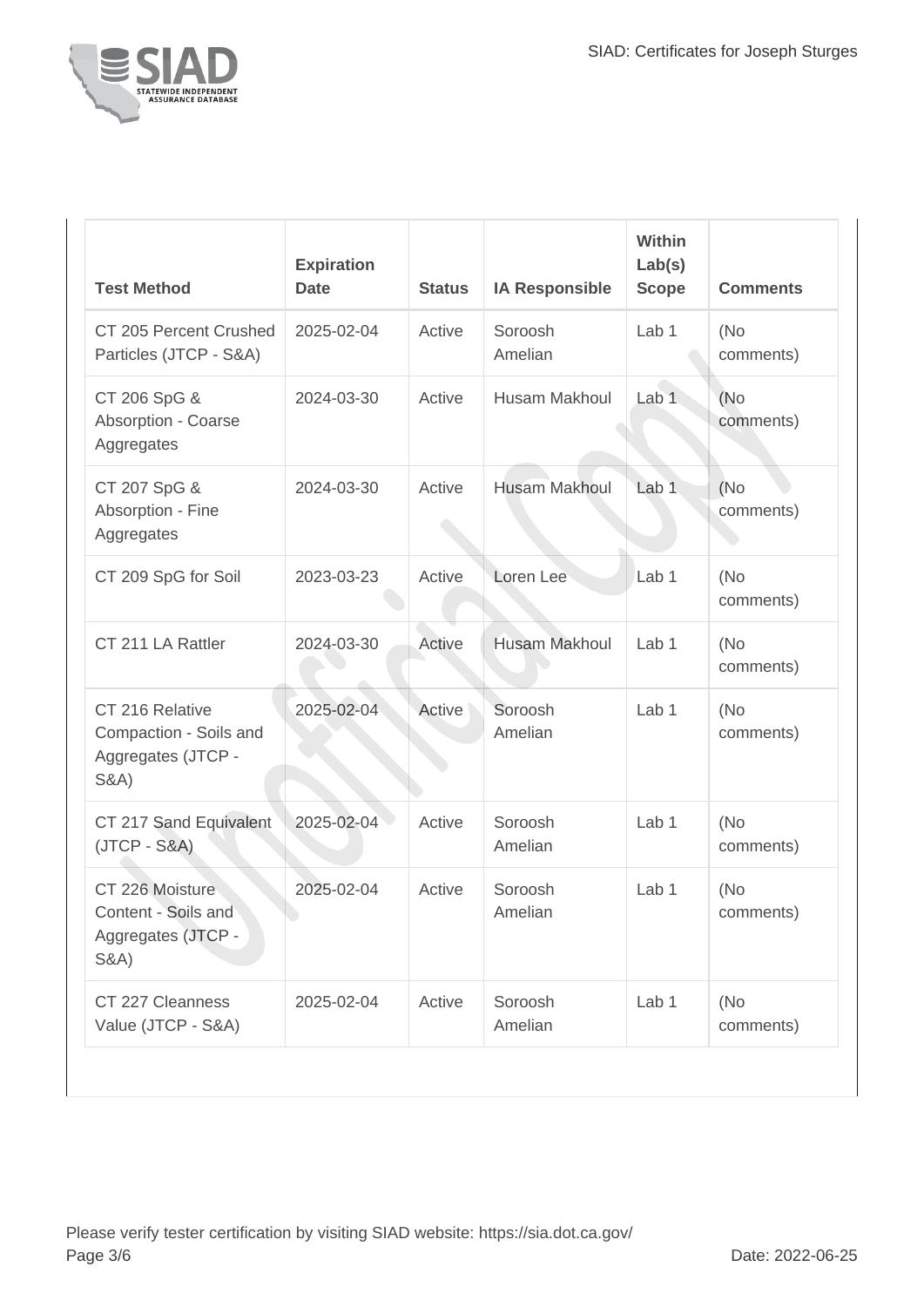

| <b>Test Method</b>                                                    | <b>Expiration</b><br><b>Date</b> | <b>Status</b> | <b>IA Responsible</b> | Within<br>Lab(s)<br><b>Scope</b> | <b>Comments</b>   |
|-----------------------------------------------------------------------|----------------------------------|---------------|-----------------------|----------------------------------|-------------------|
| CT 229 Durability (JTCP<br>$-S&A)$                                    | 2025-02-04                       | Active        | Soroosh<br>Amelian    | Lab <sub>1</sub>                 | (No<br>comments)  |
| CT 231 Relative<br><b>Compaction - Nuclear</b><br>Gage                | 2023-12-15                       | Active        | Husam Makhoul         | Lab <sub>1</sub>                 | (No<br>comments)  |
| CT 234 Uncompacted<br>void - Fine Aggregates                          | 2024-03-30                       | Active        | <b>Husam Makhoul</b>  | Lab <sub>1</sub>                 | (No)<br>comments) |
| CT 235 Flat and<br><b>Elongated Particles</b>                         | 2024-03-30                       | Active        | <b>Husam Makhoul</b>  | Lab <sub>1</sub>                 | (No)<br>comments) |
| CT 306 Reducing<br>Samples of Asphalt<br>Mixtures (JTCP - HMA I)      | 2024-03-23                       | Active        | Loren Lee             | Lab 1                            | (No<br>comments)  |
| CT 308 Bulk SpG and<br>Density - HMA                                  | 2023-12-15                       | Active        | <b>Husam Makhoul</b>  | Lab <sub>1</sub>                 | (No<br>comments)  |
| CT 309 Max SpG and<br>Density - HMA                                   | 2023-12-15                       | Active        | Husam Makhoul         | Lab <sub>1</sub>                 | (No<br>comments)  |
| CT 382 AC Content by<br>Ignition Oven                                 | 2023-12-15                       | Active        | Husam Makhoul         | Lab <sub>1</sub>                 | (No<br>comments)  |
| CT 504 Air Content of<br><b>PCC - Pressure Method</b><br>(JTCP - PCC) | 2026-06-18                       | Active        | Sarbjit Grewal        | Lab 1                            | (No<br>comments)  |
| CT 518 Unit Weight -<br>PCC (JTCP - PCC)                              | 2026-06-18                       | Active        | Sarbjit Grewal        | Lab 1                            | (No)<br>comments) |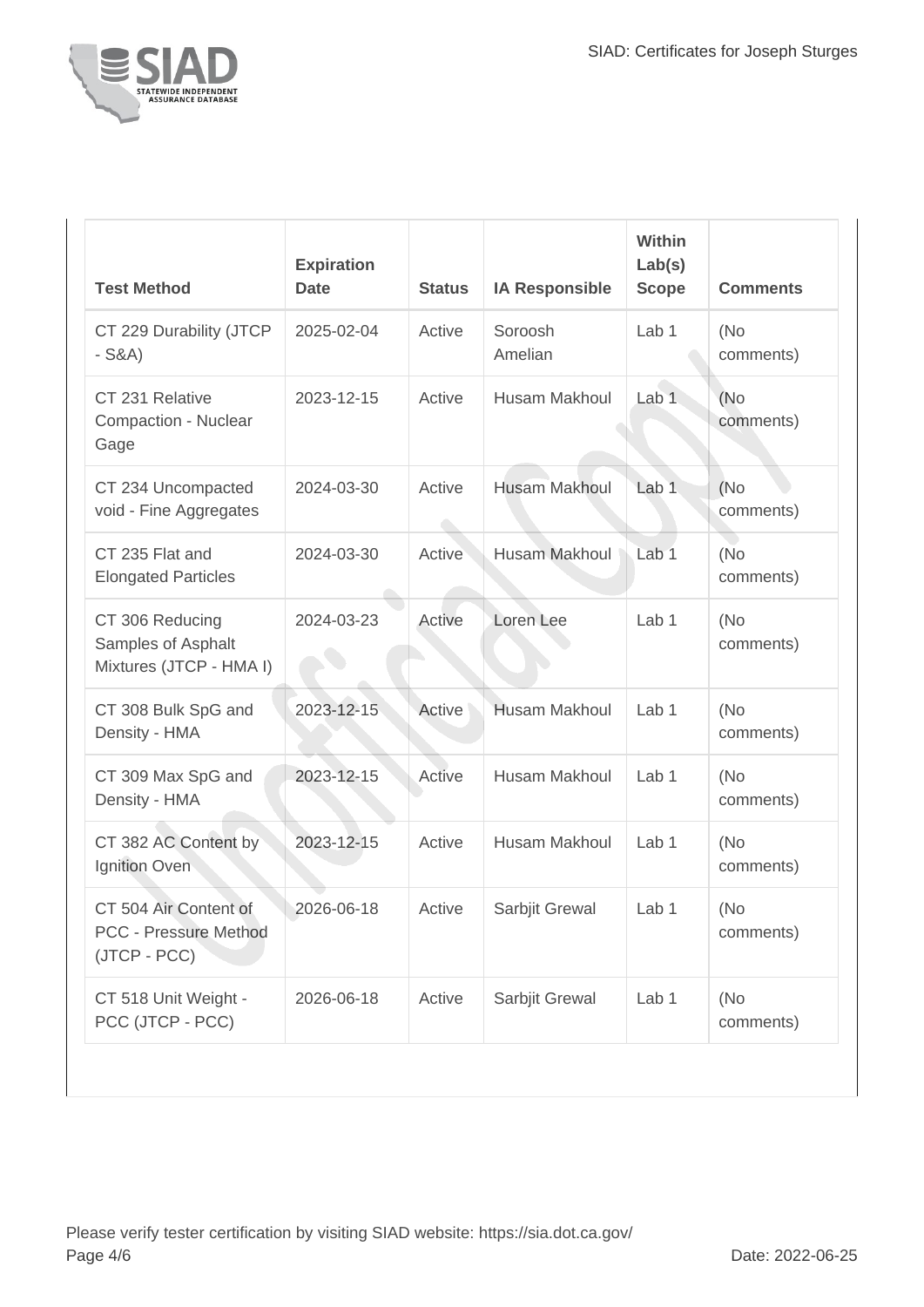

| <b>Test Method</b>                                                                            | <b>Expiration</b><br><b>Date</b> | <b>Status</b> | <b>IA Responsible</b> | <b>Within</b><br>Lab(s)<br><b>Scope</b> | <b>Comments</b>   |
|-----------------------------------------------------------------------------------------------|----------------------------------|---------------|-----------------------|-----------------------------------------|-------------------|
| CT 523.1 Section B.1 &<br><b>B.2 Flexural Strength</b><br>(Field Fabrication)<br>(JTCP - PCC) | 2026-06-18                       | Active        | Sarbjit Grewal        | Lab <sub>1</sub>                        | (No)<br>comments) |
| CT 533 Ball Penetration<br>- PCC                                                              | 2024-03-30                       | Active        | <b>Husam Makhoul</b>  | Lab <sub>1</sub>                        | (No)<br>comments) |
| CT 539 Sampling Fresh<br>Concrete (JTCP - PCC)                                                | 2026-06-18                       | Active        | Sarbjit Grewal        | Lab 1                                   | (No<br>comments)  |
| CT 540 Making<br>Cylinders - PCC (JTCP -<br>PCC)                                              | 2026-06-18                       | Active        | Sarbjit Grewal        | Lab 1                                   | (No<br>comments)  |
| CT 543 Air Content of<br><b>PCC - Volumetric</b><br>Method (JTCP - PCC)                       | 2026-06-18                       | Active        | Sarbjit Grewal        | Lab <sub>1</sub>                        | (No<br>comments)  |
| CT 556 Slump - PCC<br>(JTCP - PCC)                                                            | 2026-06-18                       | Active        | Sarbjit Grewal        | Lab 1                                   | (No)<br>comments) |
| CT 557 Temperature -<br>PCC (JTCP - PCC)                                                      | 2026-06-18                       | Active        | Sarbjit Grewal        | Lab <sub>1</sub>                        | (No)<br>comments) |

## AASHTO/ASTM Proficiencies

Total **8** items.

| <b>Test Method</b> | <b>Expiration</b><br><b>Date</b> | <b>Status</b> | <b>IA Responsible</b> | <b>Within</b><br>Lab(s)<br><b>Scope</b> | <b>Comments</b> |
|--------------------|----------------------------------|---------------|-----------------------|-----------------------------------------|-----------------|
|                    |                                  |               |                       |                                         |                 |